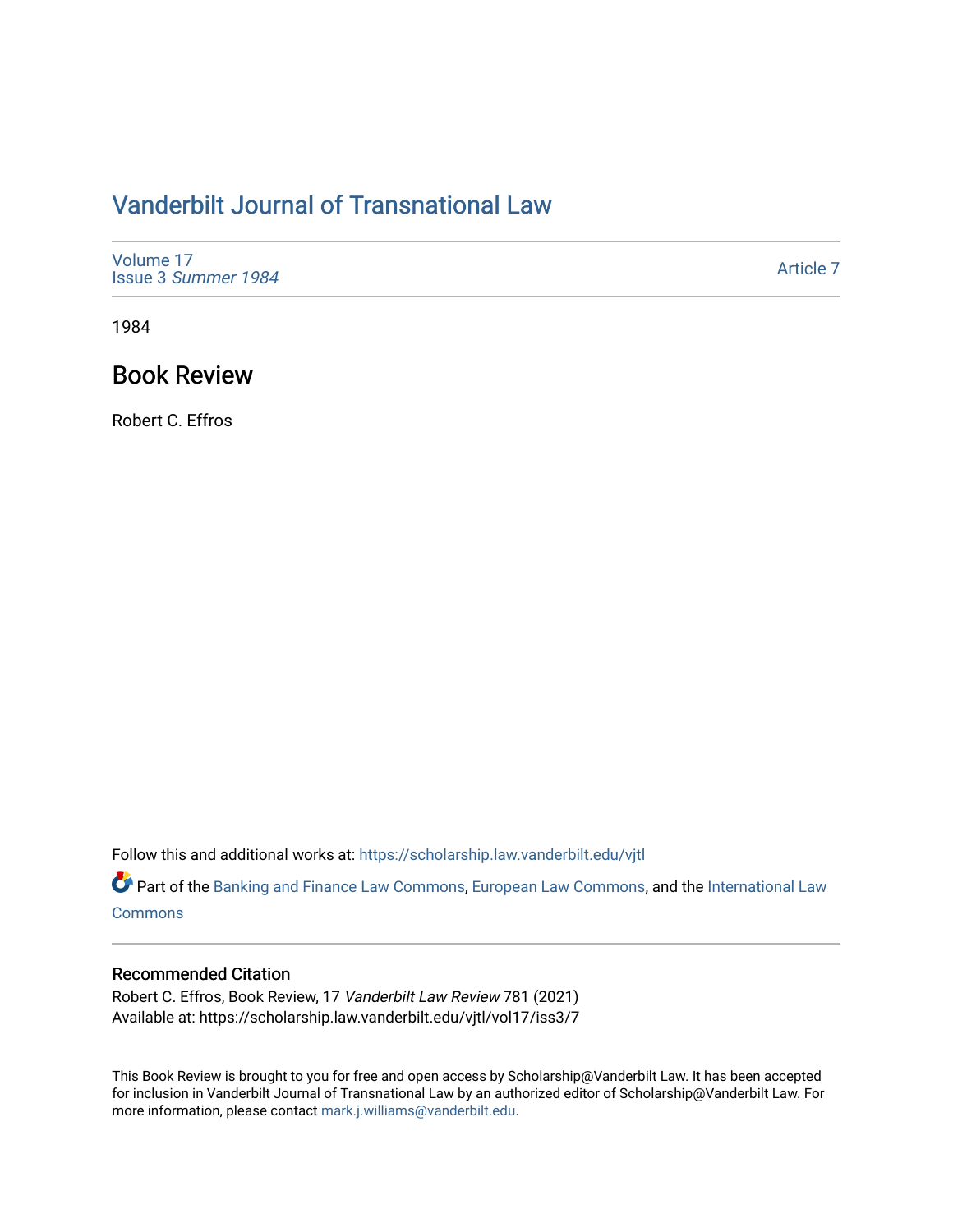## **BOOK REVIEW**

**EUROPEAN BANKING LAW. By S.** Crossick and M. Lindsay. Financial Times Business Information, **1983. \$176.**

*Reviewed by Robert C. Effros\**

It is the fate of those who toil at the lower employments of life, to be rather driven by the fear of evil, than attracted by the prospect of good; to be exposed to censure, without hope of praise; to be disgraced by miscarriage, or punished for neglect, where success would have been without applause, and diligence without reward.

Among these unhappy mortals is the writer of dictionaries; whom mankind have considered, not as the pupil, but the slave of science, the pioneer of literature, doomed only to remove rubbish and clear obstructions from the paths of Learning and Genius, who press forward to conquest and glory, without bestowing a smile on the humble drudge that facilitates their progress. Every other author may aspire to praise; the lexicographer can only hope to escape reproach, and even this negative recompense has been yet granted to very few.

### -Samuel Johnson, *Preface to A Dictionary of the English Language'*

Whereas, in order to make it easier to take up and pursue the business of credit institutions, it is necessary to eliminate the most obstructive differences between the laws of the member states as regards the rules to which these institutions are subject **....**

**<sup>\*</sup>** Assistant General Counsel (Legislation), International Monetary Fund. A.B. 1954, LL.B. **1957,** Harvard University; LL.M. 1965, Georgetown University Center; member of the bars of the State of New York and the District of Columbia. The opinions expressed in this review are those of the writer and do not necessarily express the views of the International Monetary Fund.

**<sup>1.</sup>** A **JOHNSON** READER **118** (McAdam & Milne eds. 1966).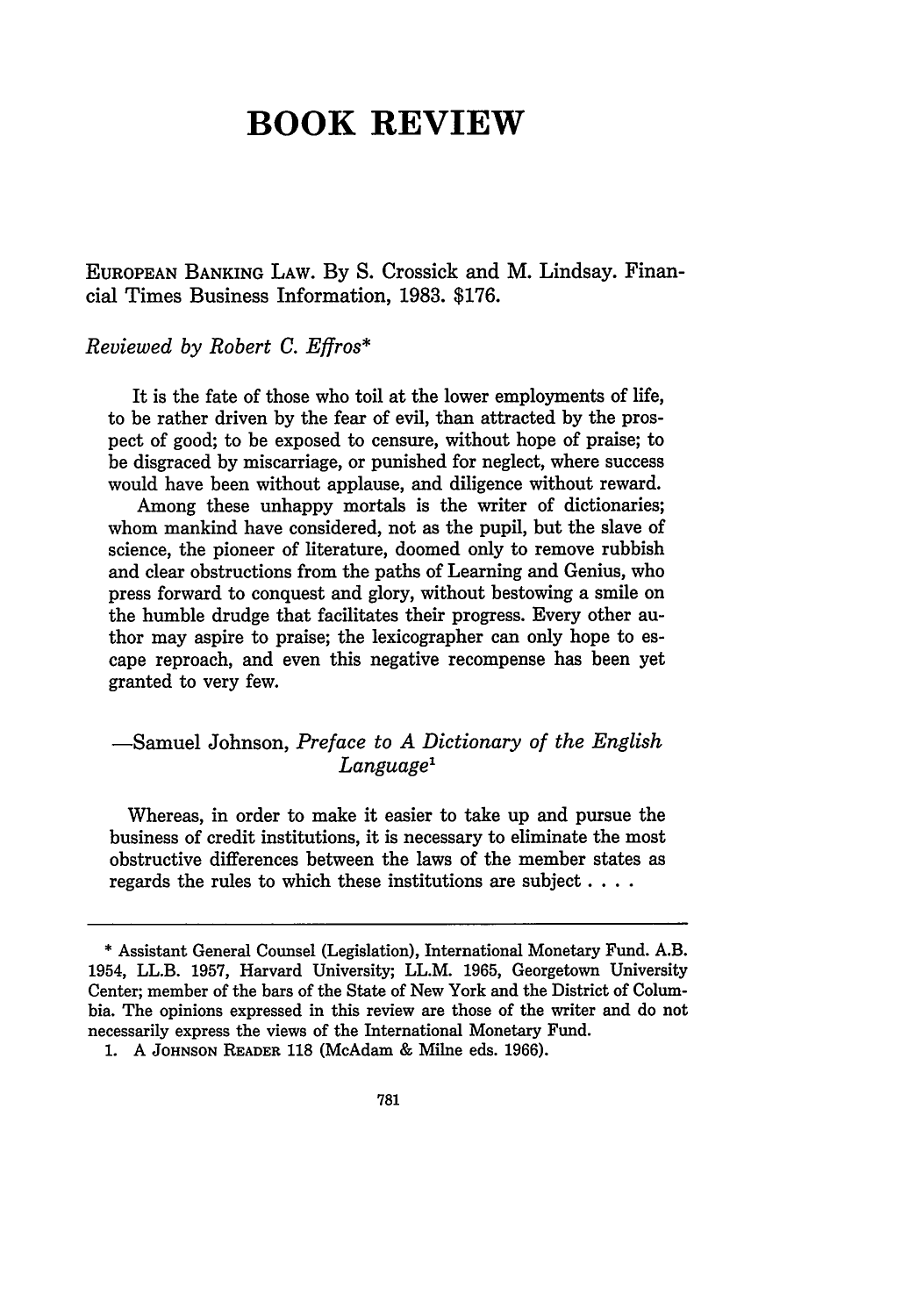#### -Preamble to the First Council Directive of December 12, **19772**

Samuel Johnson's wistful lament for the lot of lexicographers need not be limited to those who dare to compile and analyze words. It is at least as applicable to those lexicographers whose audacity extends to collecting and analyzing laws. As one who has but recently joined this ancient but pilloried fraternity, the reviewer can attest to the validity of Johnson's sentiments and the power of his solace.3

Mr. Crossick and Ms. Lindsay have collaborated to produce an analytical work entitled *European Banking Law. <sup>4</sup>*The analysis is composed of four main sections: banking, credit, capital movement, and securities. Each section contains a description of the applicable major laws and regulations in the countries of the European Economic Community (EEC) as well as Portugal and Spain, and includes a summary of the relevant EEC directives and their supporting studies. On the whole, the authors' product is successful and useful,<sup>5</sup> particularly in describing the EEC's attempts to accomplish the difficult task of harmonizing and coordinating banking and financial laws within the Community. The volume would have been even more useful, albeit expensive, had it included the major legislation and directives that form the basis of the authors' analysis. Perhaps Mr. Crossick and Ms. Lindsay can be persuaded to issue a second volume to enable their readers to benefit not only from their analyses and interpretations, but also from the sources to which they apply. Although the discussion is reasonably complete and accurate, the reference to deposit insurance and protection in the section on French banking is omitted in the section on German banking. In both countries the banking associations, not the Government, established the system of deposit protection.'

4. **S. CROSSICK &** M. **LINDSAY, EUROPEAN BANKING LAW (1983)** [hereinafter cited as S. **CROSSICK** & M. **LINDSAY].**

**5. A** more detailed work covering the regulation of banking in the several **countries is INTER-BANK RESEARCH ORGANISATION, THE REGULATION OF BANKS IN THE** MEMBER **STATES OF THE EEC (1978).** *See also* **S. MASTROPASQUA,** THE **BANK-ING SYSTEM IN THE COUNTRIES OF THE EEC (1978).**

*6. See* R. **DALE, BANK SUPERVISION AROUND** THE **WORLD 28, 33 (1982).**

<sup>2. 20</sup> O.J. **EUR.** COMM. (No. L 322) 30, 30 (1977) [hereinafter cited as 1977 Directive].

**<sup>3.</sup>** Mr. Effros is the editor of **EMERGING FINANCIAL CENTERS (1982),** a volume covering the legal and institutional framework of seven developing economies.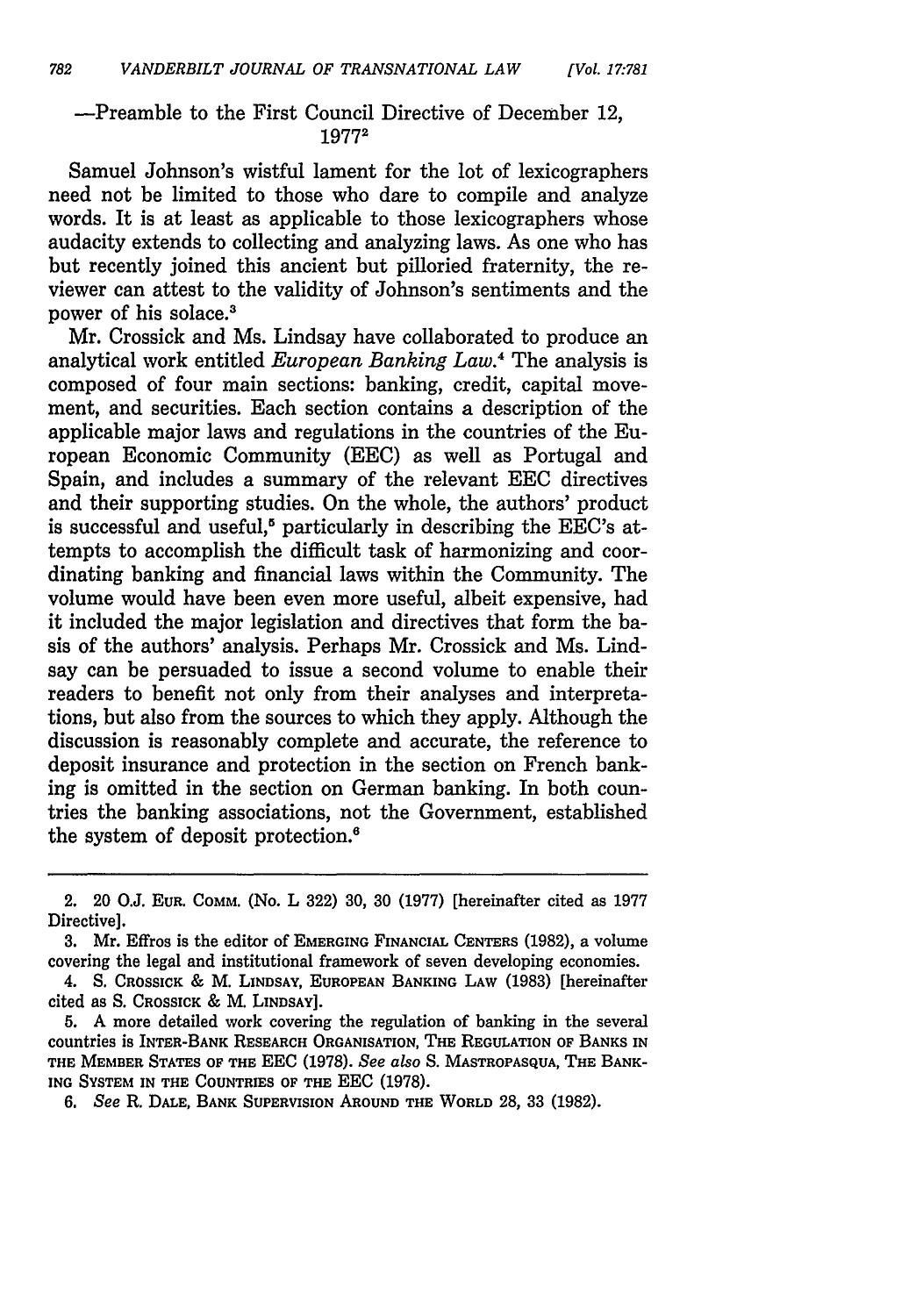The purpose of *European Banking Law* is to provide readers with a single source for analyzing and interpreting the diverse and relatively uncoordinated regulations governing banking and financial services in the individual member states of the EEC. Crossick and Lindsay illustrate the dangers inherent in a community that seeks to establish a common market for banking and financial services without providing a coordinated system of regulation. These dangers were vividly exposed in the case of Banco Ambrosiano.7

The President of Banco Ambrosiano was prosecuted for various currency offenses after a report by the Bank of Italy revealed irregularities in the operation of Banco Ambrosiano's foreign subsidiaries and in the dealings of the bank's president. In 1982 Banco Ambrosiano's president fled the country and was found hanging from a bridge in London under mysterious circumstances. Although Banco Ambrosiano collapsed and was closed by the authorities, it was subsequently reorganized with full protection for the depositors. One of the controversies centered around Banco Ambrosiano's Luxembourg subsidiary, Banco Ambrosiano Holdings.

At the time of the parent bank's failure, the Luxembourg subsidiary owed various third parties, largely international banks, more than \$400 million. While some of these creditors expected the Bank of Italy to assume responsibility for these debts, it refused to do so. At the same time, the Luxembourg banking authorities noted that the subsidiary holding company was technically not a "bank" and, therefore, not Within their supervisory responsibility. Precise responsibility for the matter had thus "fallen between two stools."

The solution to a practical problem like the one that faced the creditors of Banco Ambrosiano requires a return to the basics of language. In a situation such as this, the lexicographer of laws must consult the lexicographer of words since the effect of laws ultimately depends'upon the definitions of their terms. The interpretation of what constitutes a "bank" or the "banking business" varies from nation to nation.

*<sup>7.</sup> See* Buxton, *Swift Remedial Action by Central Bank,* Fin. Times, Nov. 17, 1982, § III, Fin. Times Survey, Italian Banking II, at II; *Bank Imbalances,* ECON., July 24, 1982, at 16; *Will Banco Ambrosiano Rescue Its Reputation?,* Bus. WEEK, July 19, 1982, at 69; Willey & Sciolino, *A Scandal at the Bank?,* NEWSWEEK, July 19, 1982, at 33 (these articles are also available on NEXUS).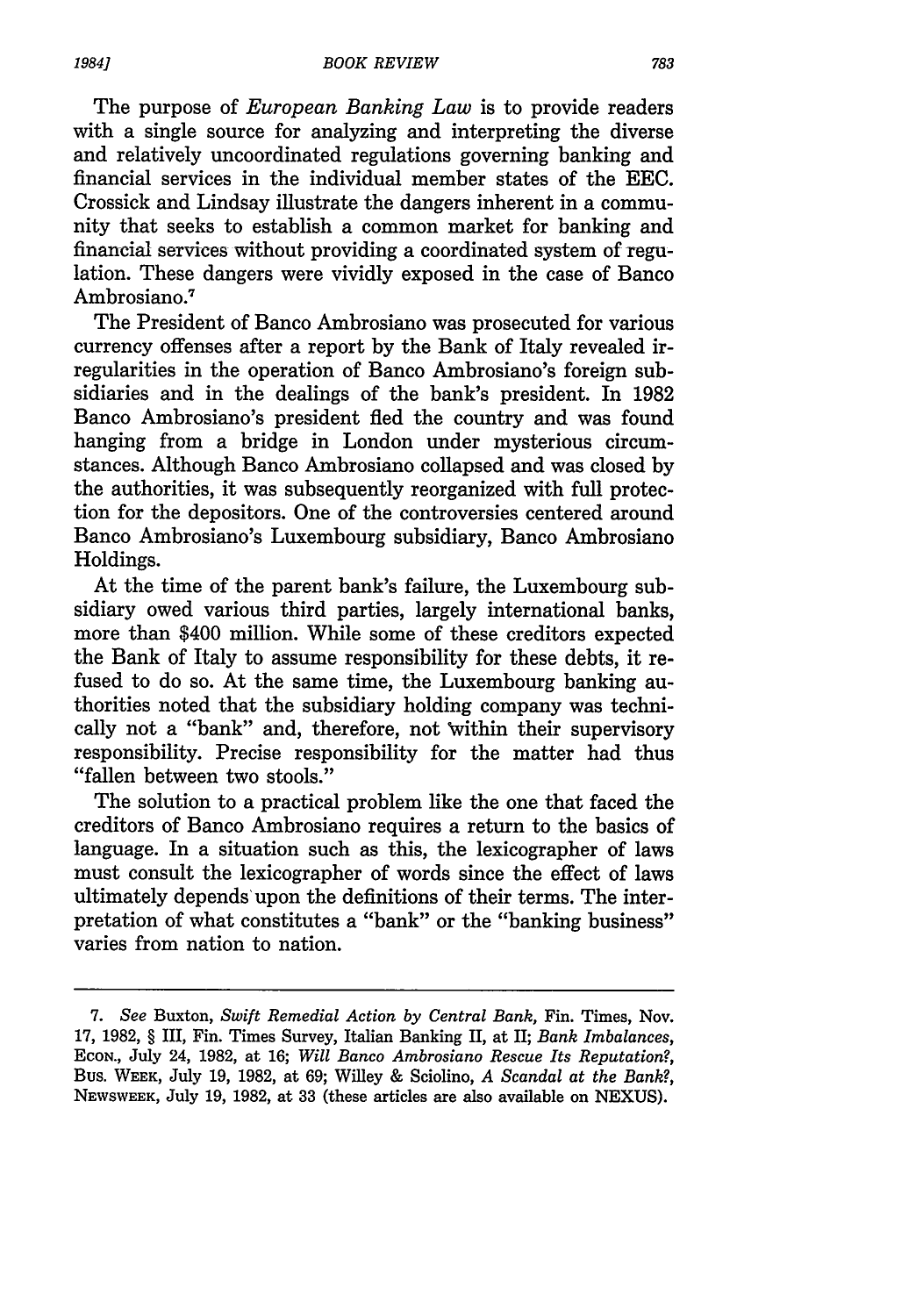There are two basic approaches used to interpret the banking business." The older approach is to set out a *list of activities* that the term encompasses. The list may include activities such as receiving deposits, discounting bills and notes, lending money, conducting safe deposit functions, buying and selling currencies, effecting transfers between accounts, and clearing negotiable instruments. This is the approach taken in the United States National Bank Act' and the German Banking Act.10 While a list of activities is serviceable, it is often cumbersome and inelegant, amounting to a survey of practices performed by banks at the

*8. See* Schweitzer, *Banks and Banking-A Review of a Definition,* 94 BANK-**ING** L.J. 6, 7 (1977). "Should banking, a most important economic activity, be defined on the basis of some rational economic criteria or on a historical/institutional basis as in the past?" *Id.* Variations on these basic approaches and attempts at others also exist. *See, e.g.,* U.K. Banking Act, 1979, § 1, 49 HAis-BURY'S **STATUTES OF ENG.** 106 (1979).

9. According to the Act:

[A] national banking association **...** shall have power **...** [t]o exercise by its board of directors or duly authorized officers or agents, subject to law, all such incidental powers as shall be necessary to carry on the business of banking; by discounting and negotiating promissory notes, drafts, bills of exchange, and other evidences of debt; by receiving deposits; by buying and selling exchange, coin, and bullion; by loaning money on personal security; and by obtaining, issuing, and circulating notes according to the provisions of this chapter.

12 U.S.C.A. § 24(7) (West Supp. 1984).

10. Banking business shall mean:

1. the receipt of monies from others as deposits irrespective of whether interest is paid thereon (deposit business);

2. the granting of loans and acceptance credits (credit business);

3. the purchase of bills of exchange, promissory notes and cheques (discount business);

4. the purchase and sale of securities for the account of others (securities business);

5. the custody and administration of securities for the account of others (custody business);

6. the transactions designated in § 1 of the Investment Companies Act in the version published on January 14, 1974 (Legal Gazette I, p. 127), last amended by the Second Act to Amend the Banking Act of March 24, 1976 (Legal Gazette I, p. 725) (investment business);

7. the incurring of the obligation to acquire claims in respect of loans prior to their maturity;

8. the assumption of guarantees and other sureties for others (guarantee business);

**9.** the effecting of cashless transfers and clearings (giro business). German Banking Act, **1961,** art. **1.**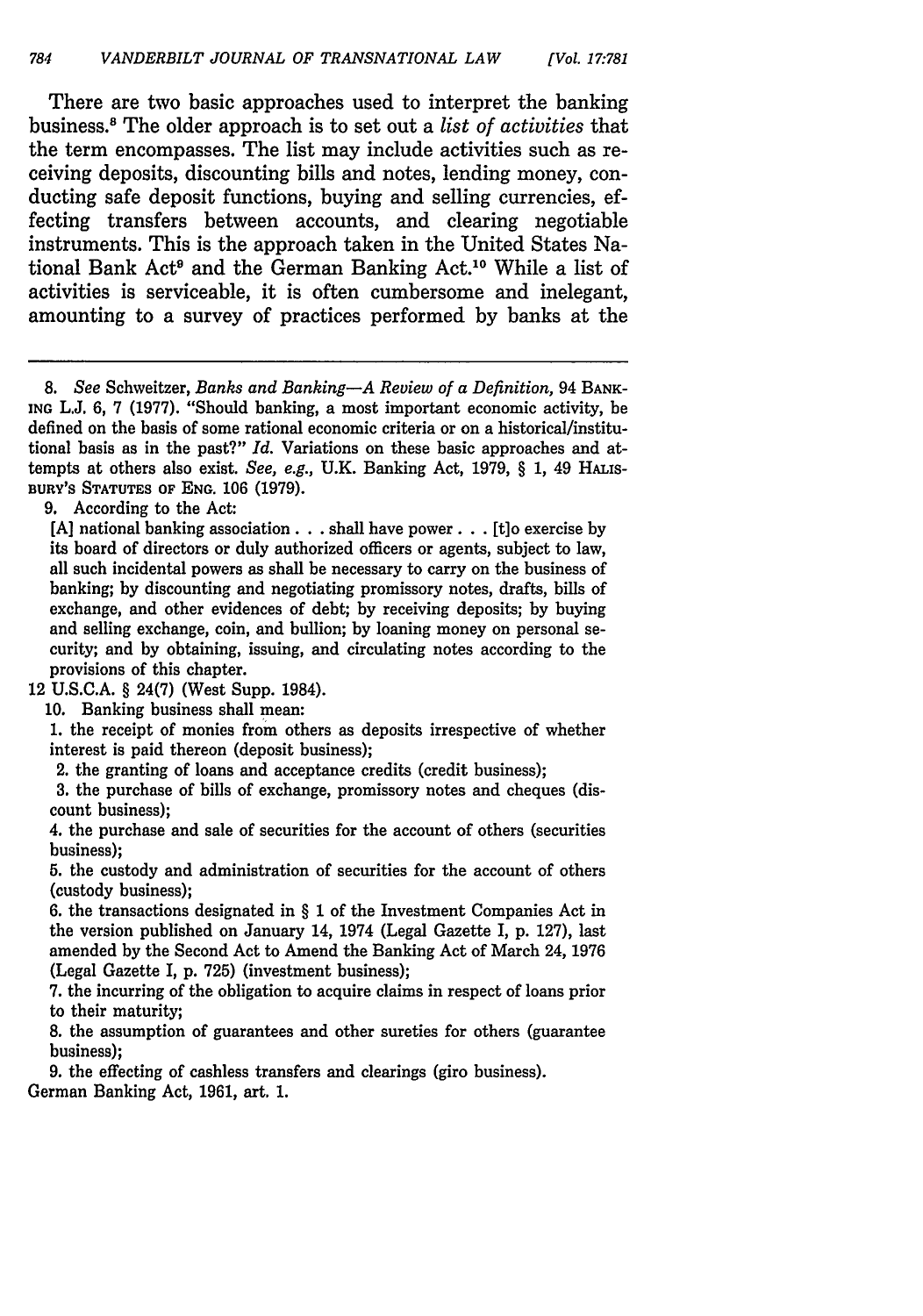time the law was enacted. $11$  Conceptual problems have arisen as the purposes and focus of banking have changed over the years and banks now conduct a number of activities traditionally performed by nonbank financial institutions and other nonbank organizations.<sup>12</sup> These problems have, with varying degrees of suc-

(1) The acceptance of monetary deposits in current accounts from which sums are withdrawn by check upon demand.

(2) The acceptance of other monetary deposits.

(3) The issuance of securities.

(4) The conduct of a system of payments, including the collection, transfer and conversion thereof.

(5) A grant of credit.

(6) Investment in securities or in gold intended for monetary purposes.

(7) The safekeeping and management of negotiable instruments, securities, rights, and other assets for another, as an agent, baillee [sic], factor or trustee; provided that a business enterprise shall not be managed in this way.

(8) The renting of safety deposit boxes.

**(9)** The purchase and sale of securities as dealer, agent or subscriber.

**(10)** Financial and economic counselling.

**(11)** Brokerage in financial and economic transactions, except in the purchase or sale of goods or land.

(12) An activity expressly permitted to a bank **by** law.

**(13)** Any other operation concomitant to an activity permitted to a bank.

Ben-Oliel, *Elements for a Legal Definition of Commercial Banking: A Comparative View,* 16 ISRAEL L. REv. 499 n.2 (1981) (unofficial translation).

The principal banking "products" and "services" as determined by the United States Supreme Court were set forth in United States v. Philadelphia Nat'l Bank, 374 U.S. 321 (1963):

The principal banking "products" are of course various types of credit, for example: unsecured personal and business loans, mortgage loans, loans secured by securities or accounts receivable, automobile installment and consumer goods installment loans, tuition financing, bank credit cards, revolving credit funds. Banking "services" include: acceptance of demand deposits from individuals, corporations, governmental agencies, and other banks; acceptance of time and savings deposits; estate and trust planning and trusteeship services; lock boxes and safety-deposit boxes; account reconciliation services; foreign department services (acceptances and letters of credit); correspondent services; investment advice.

*Id.* at 326-27, n.5.

12. *See, e.g.,* N.Y. **BANKING** LAW, § 96(12)-(13) (McKinney 1971 & Supp. 1984-1985) (authorizing banks to "reserve or order other travel services" and "to

<sup>11.</sup> There are recent enactments that incorporated the list of activities approach. For example, section 10 of the Israeli Banking Law (Licensing), 1981, contains a definition of banking business that limits a bank to thirteen different types of transactions: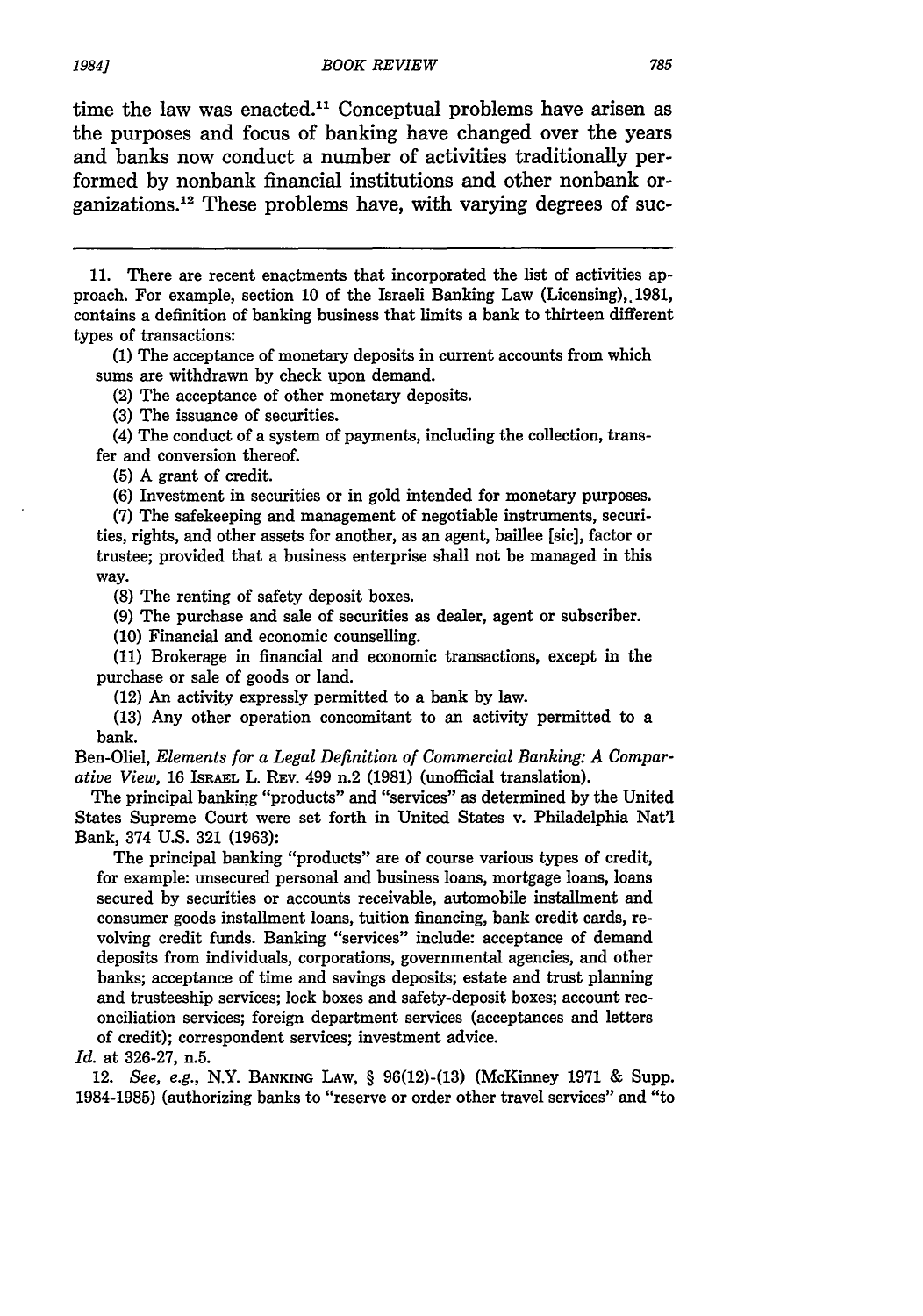cess, been addressed through (1) periodical amendments to the law by legislatures, (2) interpretations of incidental powers clauses,<sup>13</sup> or  $(3)$  procedures which delegate to the proper administrative authority the power to make any necessary changes in banking activities.<sup>14</sup>

The newer approach is to seek a *formula.* The basic formula that a number of modern laws have incorporated is the irreducible concept of *accepting deposits and making loans.* This formula concept is often preferred to embodying a list of unrelated activities that may have historically accreted to banks in legislation. This basic formula has at one time or another, been found in the core definitions of banks and banking operations in France,<sup>15</sup> the Netherlands,<sup>16</sup> and the United States.<sup>17</sup> The formula

14. *See, e.g.,* German Banking Act, 1961, art. 1. "The Federal Minister of Finance may, after consultation with the Federal Bank, by regulation designate further transactions as banking business if, in the accepted view of the business community concerned, this is justified having due regard for the aim of supervision pursued by this Act." *Id.; see also,* Law concerning the Activity and Control of Credit Institutions, French Law No. 84-46 of Jan. 24, 1984 [hereinafter cited as, French Law No. 84-46].

Credit institutions may not routinely engage in activities other than those referred to in Articles 1 to 6 except under conditions stipulated by the Bank Regulation Committee.

These activities shall, in all cases, be of limited importance as compared to the overall routine activities of the institution and shall not prevent, restrict, or distort competition of the market in question. *Id.* art. 7.

15. *See* French Banking Law of June 13, 1941. "For the purposes of this law, banks shall be defined as enterprises or institutions whose customary business is to accept from the public, in the form of deposits or otherwise, funds which they use for their own account in discount, credit or financial transactions." *Id.* art. 1. This definition was modified by French Law No. 84-86, *supra* note 13, which states: "Credit institutions are legal entities whose customary professional activity is to carry out banking operations. . **.** .Banking operations include the receipt of funds from the public, credit transactions, and the provision or management of means of payment for customers." *Id.* art. 1.

acquire and lease personal property").

<sup>13.</sup> See, e.g., 12 U.S.C.A. § 24(7) (West Supp. 1984). Whether the incidental powers clause that opens the paragraph constitutes the independent power to conduct any activity necessary to conduct the business of banking or whether its scope is limited to the activities specifically listed in the statute has been the subject of much controversy. For discussions of the controversy surrounding the incidental powers clause, see Huck, *What is the Banking Business,* 21 Bus. LAW. **537** (1966); Symons, *The "Business of Banking" in Historical Perspective,* 51 GEO. WASH. L. REV. 676 (1982-83).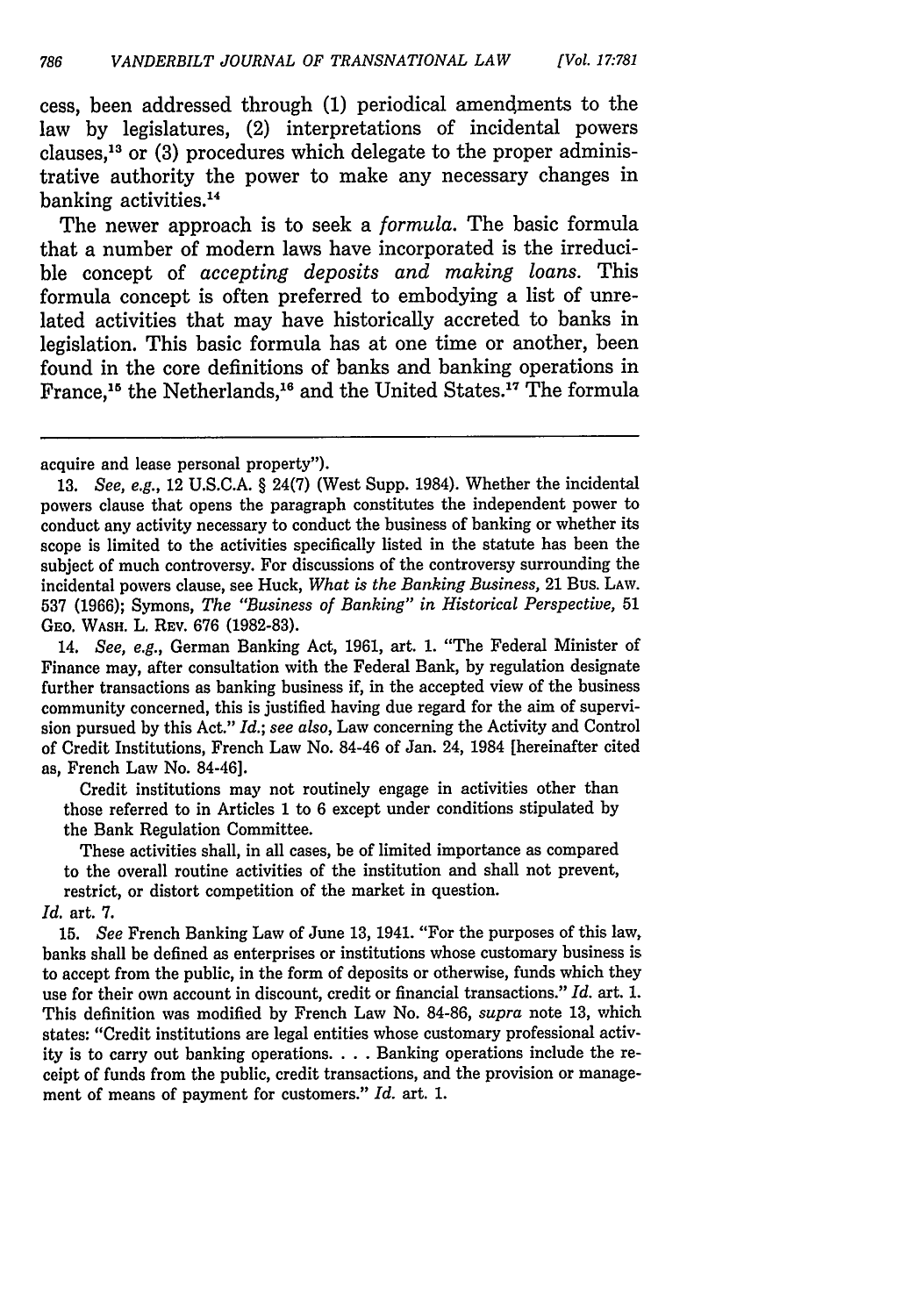approach has also been adopted by the EEC in an attempt to harmonize the regulation of banking within the Community.<sup>18</sup> In addition, the formula approach has been adopted by a number of developing countries as the basis for defining banking business for purposes of modern banking laws.

A number of those modern banking laws drafted by the authorities of developing countries provide that:

*banking business means* (i) *the business of accepting deposits* of money from the public or members thereof, withdrawable or payable upon demand or after a fixed period or after notice, or any similar operation through the frequent sales or placement of bonds, certificates, notes or other securities, *and the use of such funds* either in whole or in part *for loans* or investments for the account and at the risk of the person doing such business and (ii) any other activity recognized by the Authority as customary banking practice which a financial institution engaging in the activities described in (i) may additionally be authorized to do by the Authority.<sup>16</sup>

Two important points should be noted about this core definition of banking business. First, the definition applies only to those operations that include both activities. An operation that merely accepts deposits or makes loans will not be considered to be engaged in banking business. Second, the definition specifically includes certain activities that are the functional equivalent of accepting deposits in order to discourage attempts at evasion.

Banks no longer confine their operations to those stated in the core definition of banking business, however, and have universally endeavored to expand their operations by engaging in activities that have traditionally been within the legitimate sphere of others.20 When banks engage in these additional activities, the

18. *See* 1977 Directive, *supra* note 2.

<sup>16.</sup> *See* The Netherlands Act on the Supervision of the Credit System, 1956, which defines "commercial banks" as follows: "all bodies corporate, general partnerships, limited partnerships and physical persons that to a substantial extent make it their business to accept monies on deposit or in current account, and to grant credits for their own account, with the exception however of agricultural credit banks and security credit institutions." *Id.* art. 1.

<sup>17.</sup> *See* Bank Holding Company Act of 1956, 12 U.S.C. §§ 1841-1850 (1982); *see also infra* note 19 and accompanying text.

<sup>19.</sup> *E.g.,* Royal Monetary Authority of Bhutan Act, 1982 (emphasis added). Similar language can be found in the National Bank of Liberia Act, 1974, and the Fiji Banking Act, 1983, No. 15 of 1983.

<sup>20.</sup> *See, e.g., supra* note 12 and accompanying text.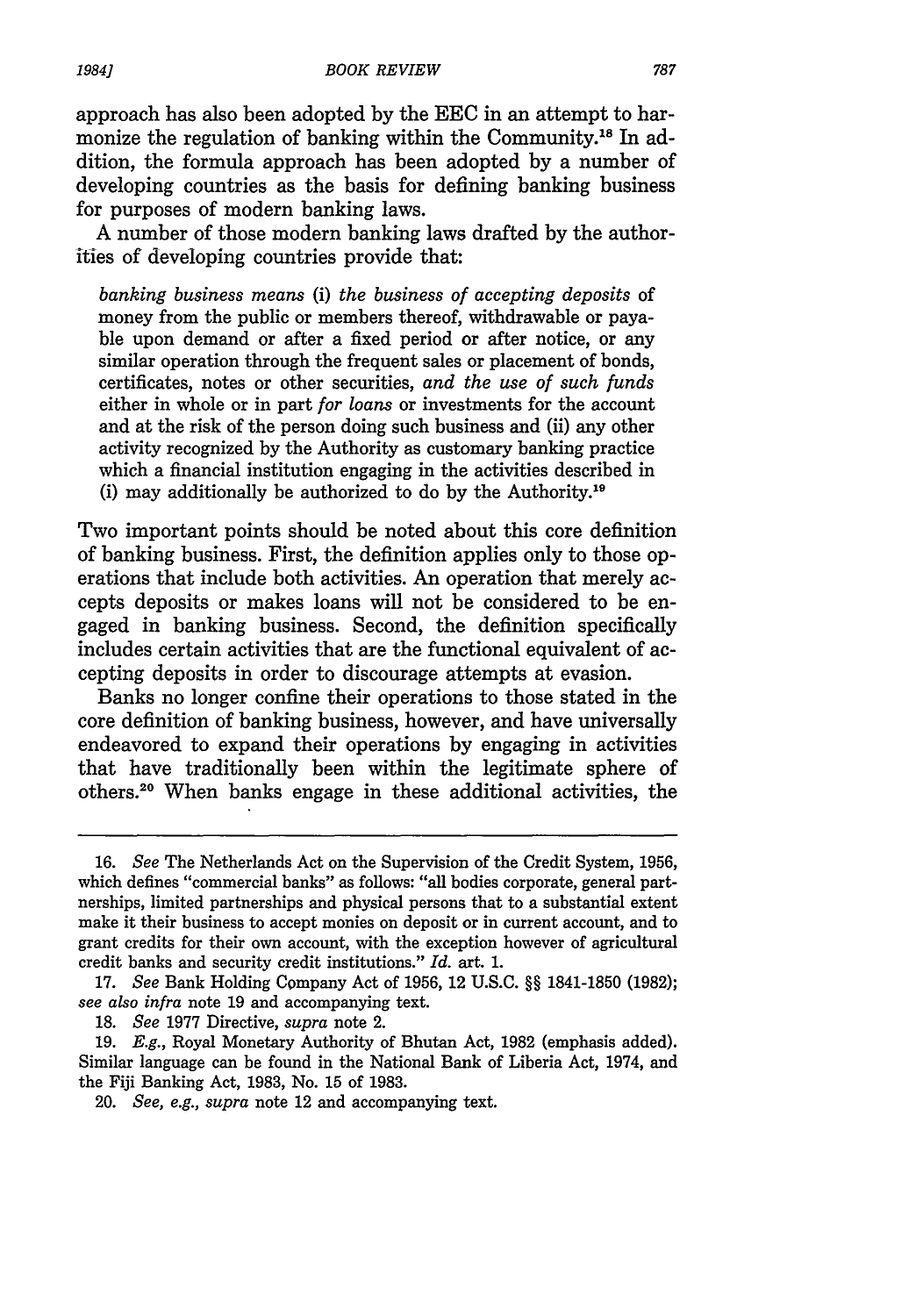banking regulatory authorities must decide whether the consuming public will benefit from the increased competition provided by the banks or whether banks should be proscribed from activities that are too far removed from their traditional expertise because of the potential risks that these activities pose to the profitability and even the solvency of the banks.

Permitting banks to engage in new activities should not, however, exclude others from these activities since such activities do not constitute the core of the banking business. Obvious inequities would result if, for example, travel agents and leasing companies were deprived of their respective right to do business after banks were licensed to expand their activities into these areas. These considerations are reflected in the second clause of the modern definition of banking business.21 The word "and" that joins the first and second clause of this definition is conjunctive; the activities permitted by the authorities under clause (ii) are ancillary to the core activities of clause  $(i).^{22}$ 

The consequence of engaging in activities that constitute banking business is to be classified as a "financial institution."<sup>23</sup> Modern banking laws reserve the term "bank" for a special type of financial institution, whose operations include the acceptance of deposits subject to check or other means of third party transfer.<sup>24</sup>

23. *Compare* with the 1977 Directive, *supra* note 2, art. 1 (" 'credit institution' means an undertaking whose business is to receive deposits or other repayable funds from the public and to grant credits for its own account").

24. The United States Supreme Court adopted this approach in United States v. Philadelphia Nat'l Bank, 374 U.S. 321 (1963).

Commercial banks are unique among financial institutions in that they alone are permitted by law to accept demand deposits. This distinctive power gives commercial banking a key role in the national economy. For banks do not merely deal in, but are actually a source of, money and credit; when a bank makes a loan by crediting the borrower's demand deposit account, it augments the Nation's credit supply. Furthermore, the power to accept demand deposits makes banks the intermediaries in most financial transactions (since transfers of substantial moneys are almost always by check rather than by cash).  $\ldots$ 

*Id.* at 326. The definition of a "bank" in the Bank Holding Company Act supports the same approach:

*"Bank" means any institution* organized under the laws of the United States, any State of the United States, the District of Columbia, any terri-

<sup>21.</sup> *See supra* text accompanying note 19.

<sup>22.</sup> *See id.* Support for the authorization of new activities may be found in the final sentence of the German Banking Act, 1961, art. 1. *See also* French Law No. 84-46, *supra* note 14, art. 7.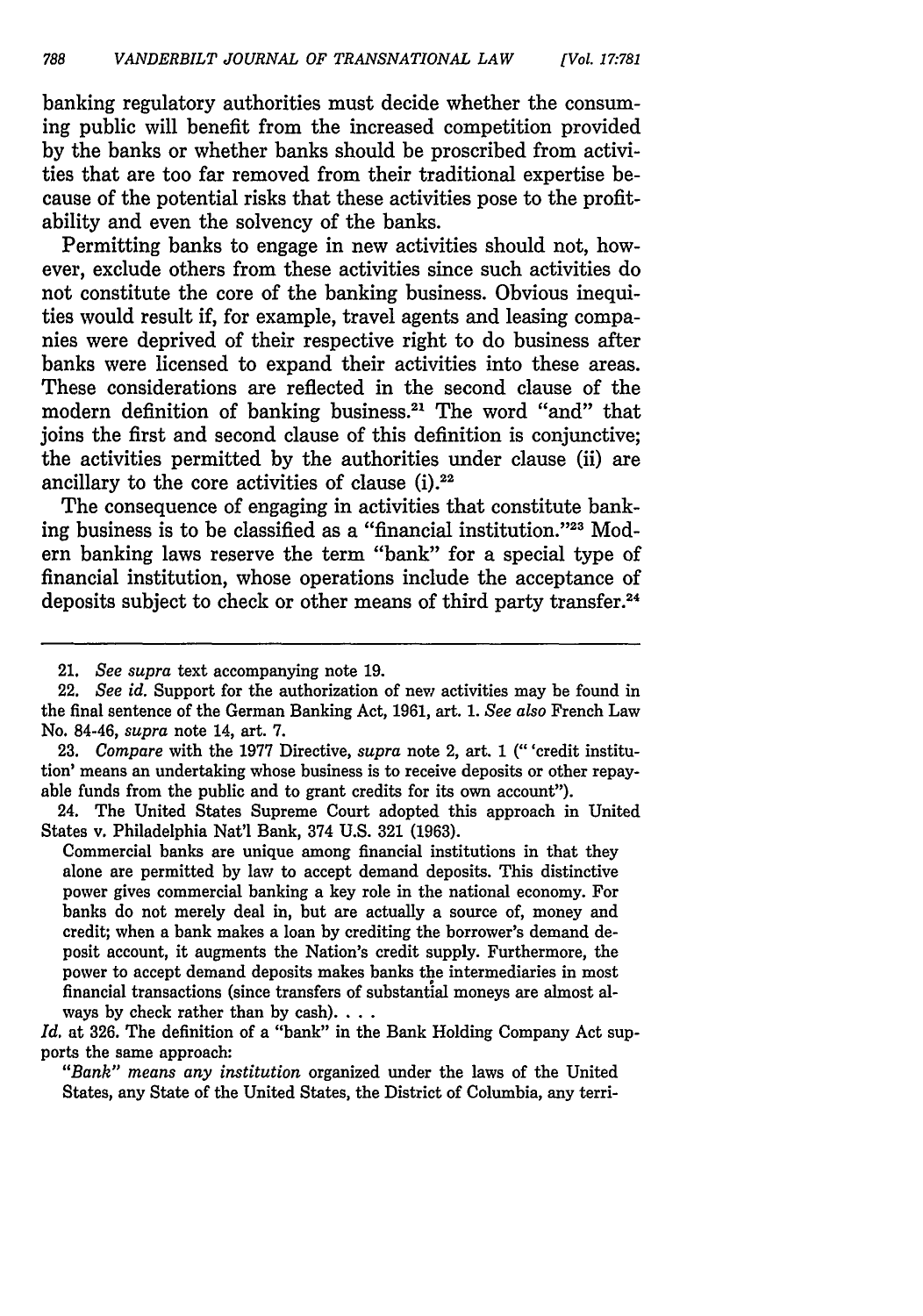The ability of a depositor to make third party transfers often differentiates a "bank" from other financial institutions in the modern banking laws of developing countries.<sup>25</sup>

Banking laws have long distinguished between (1) those financial institutions whose deposits are essentially transferable upon demand by means of an instrument that may be sent or delivered by the depositor to a third party and (2) those institutions from which the depositor must personally withdraw funds before transferring an amount to a third party. The distinctions between these two types of financial institutions were significant as far as liquidity, capital, and reserve requirements are concerned. As long as this theory of differentiated financial institutions was predominant, these distinctions, and the utility of making them, were self-evident. The theory of differentiated financial institutions has in large part, however, been replaced by the theory of

12 **U.S.C.** § 1841(c) (1982) (emphasis added).

The Federal Reserve Board recently emphasized that the significance of demand deposits in this definition refers to "transactional capability," i.e., the ability of a depositor to make third party transfers based upon the subject deposit. Under the Fed's Regulation Y, a "demand deposit" is defined as "any deposit with transactional capability that as a matter of practice, is payable on demand and that is withdrawable by check, draft, negotiable order of withdrawal, or other similar instrument." 12 C.F.R. § 225.2(a)(1)(A) (1984); *see Regulation Y Revision,* AM. BANK, Jan. 6, 1984, at 4. **A** practice has recently developed in which non-banking institutions such as securities firms acquire banks and then prevent them from making "commercial loans." The object is, by circumventing this statutory definition of "bank," to avoid regulation of the parent companies under the Bank Holding Company Act. Alternatively, efforts may be made to limit deposits to those that the depositor does not have a legal right to withdraw on demand. *See, e.g.,* Wilshire Oil Co. v. Board of Governors of Federal Reserve System, 668 F.2d 732 (3d Cir. 1981). *Compare* First Bancorporation v. Board of Governors of Federal Reserve System, 728 F.2d 434 (10th Cir. 1984).

**25.** "'[Blank' means any financial institution whose business includes the acceptance of deposits of money transferable by cheque or other means of third party transfer." *E.g.,* **Fiji** Banking Act, 1983, No. 15 of 1983. Identical language can be found in the East Caribbean Central Bank Agreement, 1983, and the Royal Monetary Authority of Bhutan Act, 1982. *See supra* note 19 and accompanying text.

tory of the United States, Puerto Rico, Guam, American Samoa or the Virgin Islands, except an institution the accounts of which are insured **by** the Federal Savings and Loan Insurance Corporation or an institution chartered **by** the Federal Home Loan Bank Board, *which (1) accepts deposits that the depositor has a legal right to withdraw on demand, and (2) engages in the business of making commercial loans.*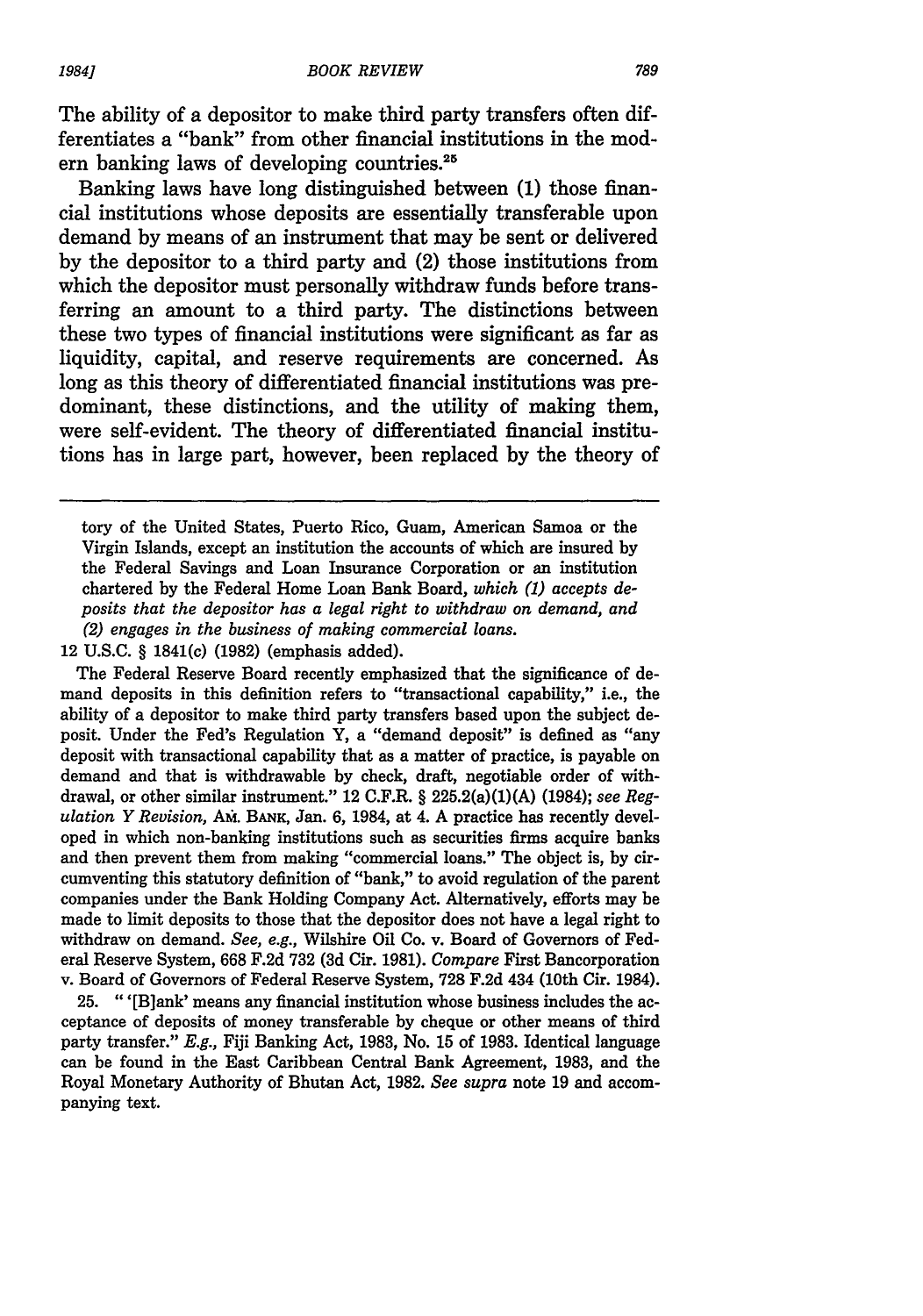universal banking,<sup>26</sup> which blurs the distinctions between financial institutions so that all compete on what is commonly referred to as the same "level playing ground." Accordingly, financial institutions other than banks have acquired the power to offer instruments to effectuate third party transfers.<sup>27</sup>

It is against this background of definitions and practice that Crossick and Lindsay present their summary of the EEC's efforts to harmonize and coordinate banking law within the Community.

In 1977 an EEC Directive imposed an obligation on the member states to conform their banking laws to the EEC's conceptual framework.<sup>28</sup> While the EEC initially considered applying the Directive to all credit institutions, regardless of whether they operated with funds derived from the public, the scope of the Directive was ultimately narrowed.<sup>29</sup> The Directive applies to financial intermediary institutions that receive deposits from the public and grant credits for their own account.<sup>30</sup> The Directive did not attempt, however, to define a category of "credit institutions" as "banks" simply because of their capacity to facilitate third party payment transfers.

The Directive recognizes certain exceptions to the definition of

27. Savings and loan associations in the United States now offer "negotiable orders of withdrawal" ("NOW accounts"), and credit unions offer "share drafts." These instruments are functionally similar to checks typically offered by banks. *See, e.g.,* U.C.C. § 3-104(2)(b) (1978) ("A writing which complies with the requirements of this section **is. .** . (b) a "check" if it is a draft drawn on a bank and payable on demand. . . **.").** The Uniform Law on Checks, which forms the basis of the check laws for most of the countries of Continental Europe, states:

A cheque must be drawn on a banker holding funds at the disposal of the drawer and in conformity with an agreement, express or implied, whereby the drawer is entitled to dispose of those funds by cheque. Nevertheless, if these provisions are not complied with, the instrument is still valid as a cheque.

Convention Providing a Uniform Law for Cheques, Mar. 19, 1931, ann. 1, art. 3, 143 L.N.T.S. 355, 373.

28. *See* 1977 Directive, *supra* note 2.

29. *See* Le Brun, *Une premiere etape vers l'harmonisation europene des r~glementations bancaires,* 1979 REV. BANQUE, No. 1, at 25.

30. Article 1 of the Directive defines a "'credit institution'... [as] an undertaking whose business is to receive deposits or other repayable funds from the public and to grant credits for its own account." 1977 Directive, *supra* note 2, art. 1.

**<sup>26.</sup>** *See* Kijbler and Mundheim, *Current Problems in Transnational Banking: A Report on the Kbnigstein Banking Symposium,* 5 J. Comp. Bus. & **CAP.** MARKET L. 233, 234 **(1983).**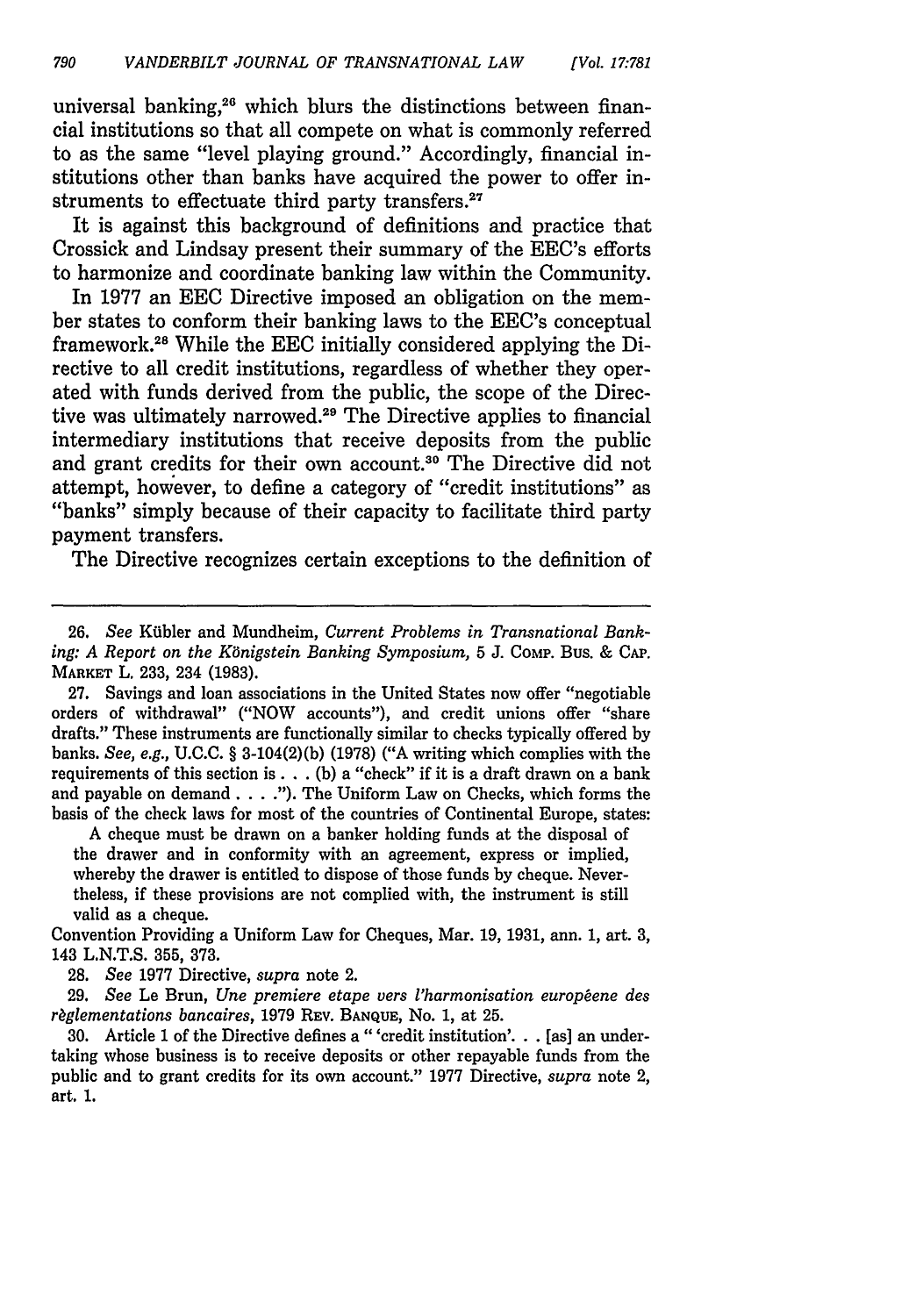credit institutions in order to avoid application of the provisions to central banks, post office giro institutions, and various local financial entities. The Directive also addresses application of the provisions to national credit institutions, credit institutions having their head offices in another EEC member state, and credit institutions having their head offices in a country that is not a member state. Before commencing business, a credit institution must obtain authorization from the competent banking authority of the state in which it is to do business. This implies that the conditions of authorization must be general and that business authorization decisions must be made on the basis of conditions that have been announced to all credit institutions. In addition, credit institutions must meet certain minimum operating requirements such as maintaining a specified level of funds separately owned by the credit institution, and ensuring that there are at least two experienced persons of good repute to direct the business of the credit institution.3'

A credit institution cannot be refused authorization to commence activities on the ground that there is no perceived economic need for the applicant to fill. Moreover, the appropriate supervisory authority must furnish an unsuccessful applicant a reason for the authorization refusal within six months of receiving the completed application. A member state may not refuse branching entry by a credit institution established in another member state solely because the parent credit institution is organized in a legal form different from that required in the host state. Various coefficients and ratios are to be used to monitor the solvency and liquidity of credit institutions. Revocation of an authorization that has previously been issued to a credit institution is limited and the reason for the revocation must be given. In addition, member states must not accord more favorable treatment to branches of credit institutions having their head offices outside the EEC than that accorded to those having their head offices within the EEC. The Directive also provides that reciprocal agreements between the Community and third countries are to receive identical treatment throughout the EEC.

The Directive was to have been implemented by all member states within two years of its ratification by the Council and its provisions have occasioned changes in the laws of a number of

<sup>31.</sup> This "four eyes" requirement derives from German banking law.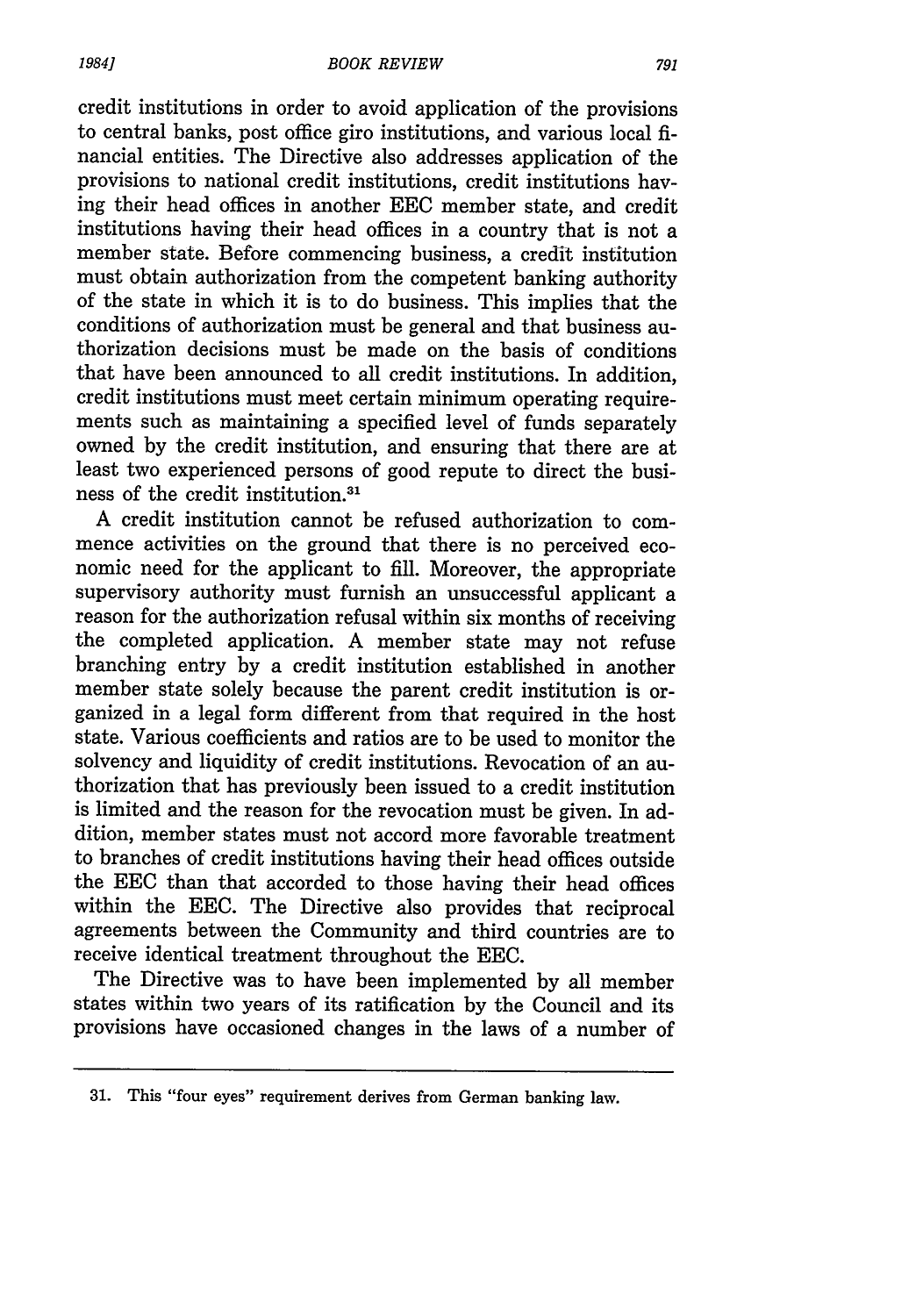members of the Community.<sup>32</sup> Belgium and Italy, however, failed to adopt implementing measures and the Commission took legal action against them in the Court of Justice of the European Communities. In a judgment handed down in March 1983, the Court of Justice ruled that the two countries were in breach of their obligation to implement the Directive.<sup>33</sup>

When compared to developments in the banking laws of other countries, the spareness and inadequacies of the EEC Directive may seem disappointing. It was, however, a pioneering effort that has been strengthened by a supplementary Directive, adopted by the Council of Ministers of the EEC on June 13, 1983.34 While the 1977 Directive attempted to facilitate the elimination of "the most obstructive differences between the laws of the Member States as regards the rules to which **. .** . [credit] institutions are subject."<sup>35</sup> the 1983 Directive addressed a more limited subject: the supervision of credit institutions on a consolidated basis throughout the EEC.<sup>36</sup>

Crossick and Lindsay make the following observation concerning the effect that the 1983 Directive might have had on the Banco Ambrosiano case:

Commissioner Tugendhat was quoted in December 1982 as saying that *this directive could have avoided 'this summer's (1982) major banking crisis' if it had been in operation-a reference to Banco Ambrosiano.* This may be an over-simplification of the issue, as no practical amount of supervision can replace good management.<sup>37</sup>

Acknowledging the limitations of the EEC's efforts to coordinate the regulation of banking and financial services within the Community and their objective of "removing rubbish and clearing

**<sup>32.</sup>** The U.K. Banking Act of 1979 was enacted partly in response to the Directive. *See* **S. CROSSICK &** M. **LINDSAY,** *supra* note 4; Blanden, *A Sea of Change in UK Banking Supervision,* **THE BANKER,** June 1980, at 23.

**<sup>33.</sup>** Commission of the EC v. Italian Repub., 1983 **E.** Comm. Ct. J. Rep. 449, [1981-1983 Transfer Binder] COMMON MKT. **REP.** (CCH) **%** 8944; Commission of the EC v. Kingdom of Beig., 1983 **E.** Comm. Ct. J. Rep. 467, [1981-1983 Transfer Binder] **COMMON MKT. REP.** (CCH) 8945; *see S.* CROSSICK & M. LINDSAY, *supra* note 4, at 191.

<sup>34. 26</sup> O.J. **EUR. COMM.** (No. L 193) 18 (1983) [hereinafter cited as 1983 Directive].

<sup>35. 1977</sup> Directive, *supra* note 2, preamble.

<sup>36.</sup> *See* 1983 Directive, *supra* note 34.

<sup>37.</sup> S. CROSSICK & M. **LINDSAY,** *supra* note 4, at 97 (emphasis added); *see also supra* text between notes 6-8.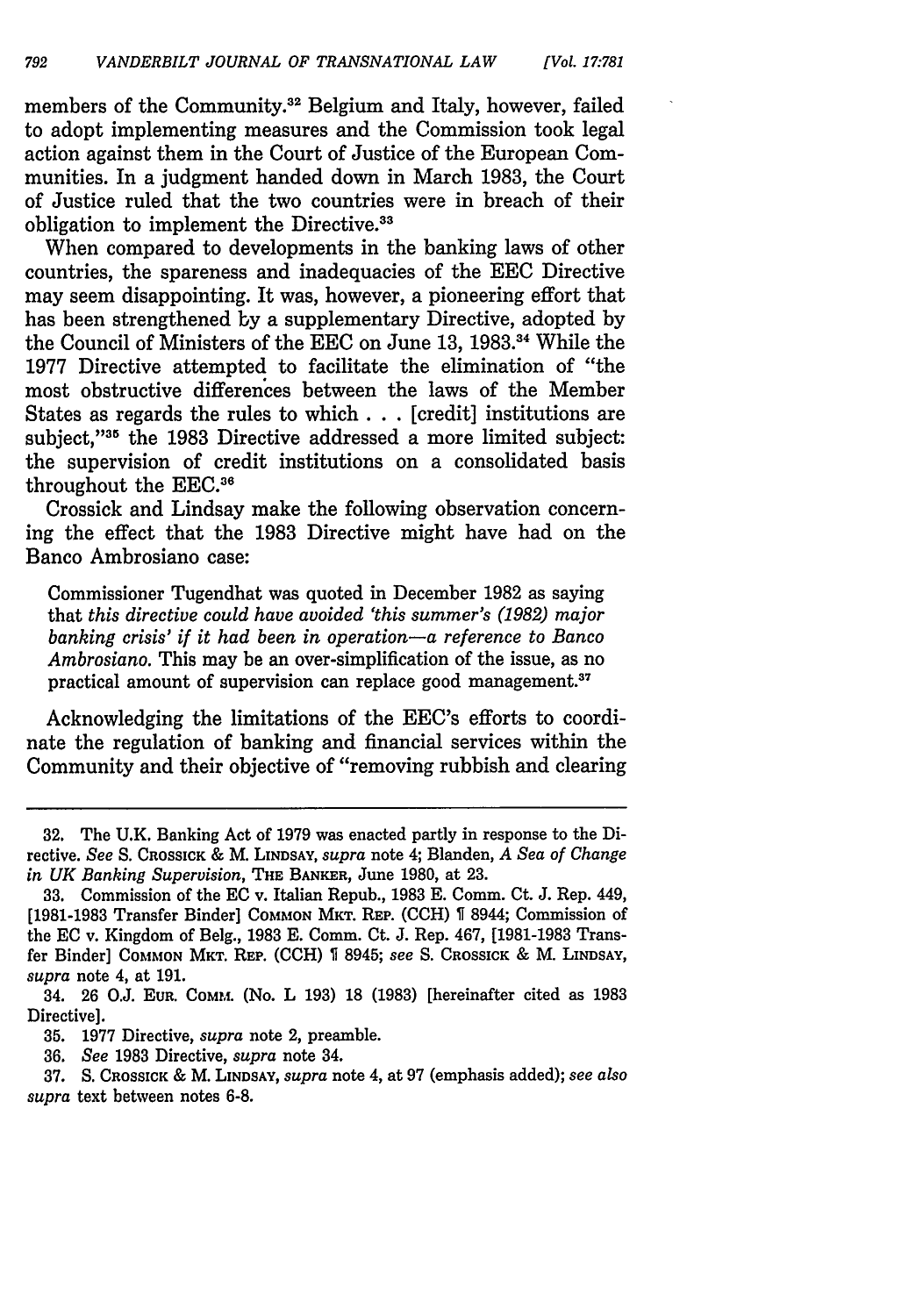38. A **JOHNSON** READER, *supra* note **1,** at 451.